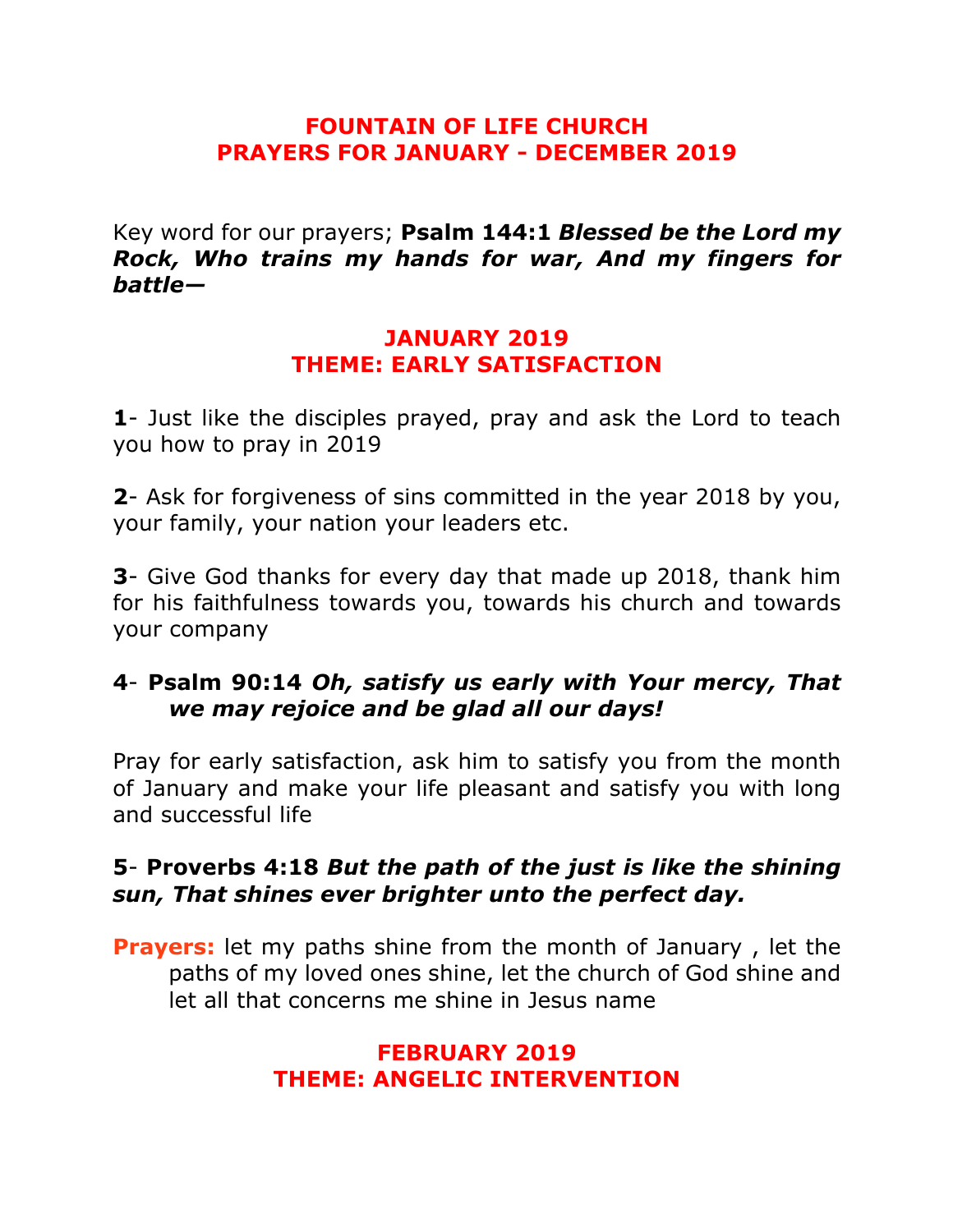### **Numbers 22:6** *Therefore please come at once, curse this people for me, for they are too mighty for me. Perhaps I shall be able to defeat them and drive them out of the land, for I know that he whom you bless is blessed, and he whom you curse is cursed."*

- **1- Pray** that you shall prevail against any curse of Balaam, against envious people,
- **Pray** that you will prevail against every form of hardship, temptation and ask the Lord to expand your network for good in Jesus name
- **2-** Ask the Lord do use you mightily in his Kingdom, ask him to surprise you with miracles and set a table before you in the presence of your enemies **Numbers 22:17-18**
- **3-** Ask the Lord to send his angels to stop those who will try to curse you, curse Fountain of Life Church, your business and your family.
- **4-** Reject every accusation that will cost you money, make you lose your position or your job. Cancel any form of abortion.
- **Decree** that the arrows of the wicked shall not touch you or your loved ones

#### **MARCH 2019 THEME: JESUS THE SOLID ROCK**

- **2 Samuel 22:2** *And he said: "The Lord is my rock and my fortress and my deliverer;*
- **Decree that Jesus is your solid rock therefore you shall not be shaken**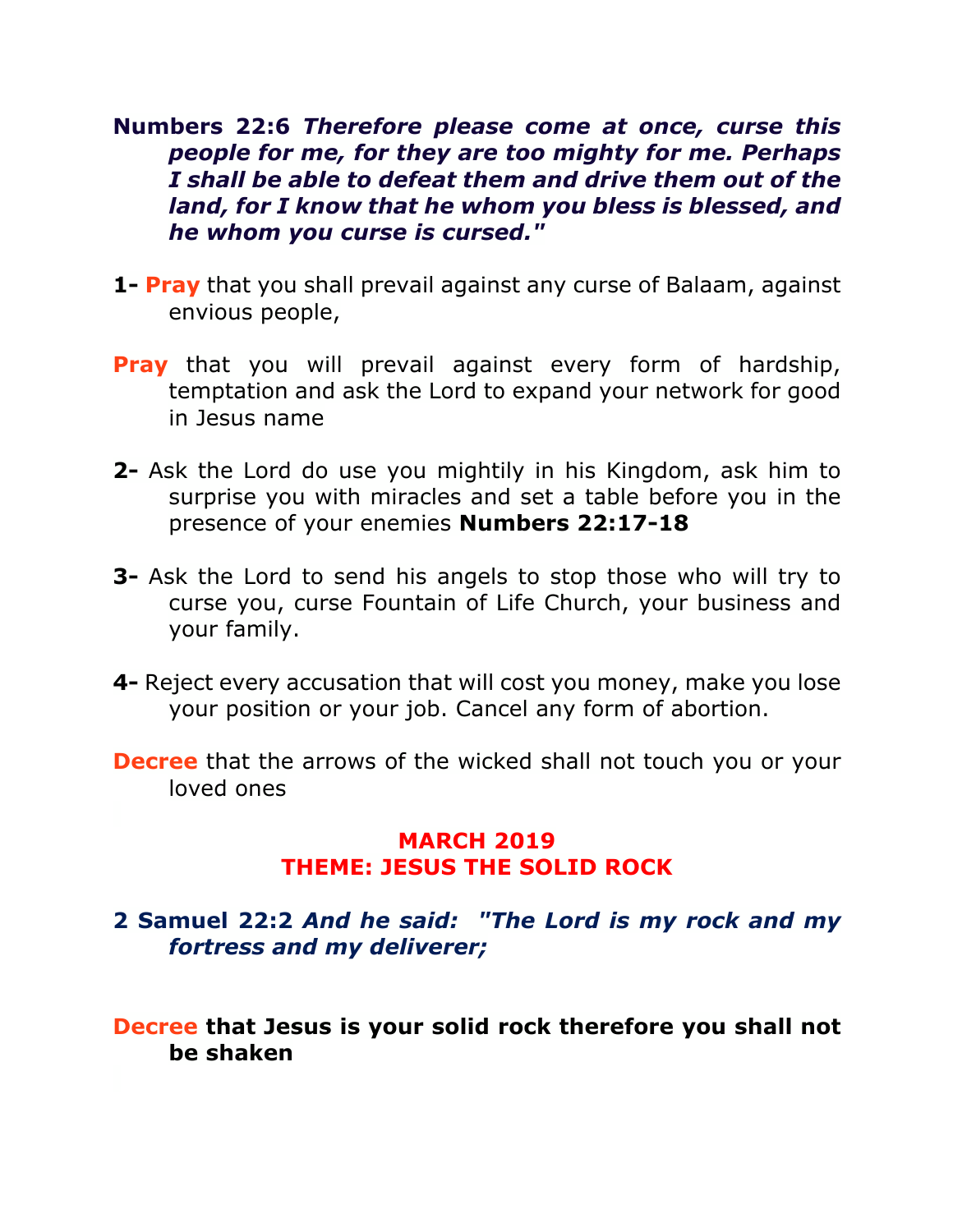- **Judges 16:5** *And the lords of the Philistines came up to her and said to her, "Entice him, and find out where his great strength lies, and by what means we may overpower him, that we may bind him to afflict him; and every one of us will give you eleven hundred pieces of silver."*
- **1-** Ask the Lord to expose and remove any force that has risen up to afflict you, your family, your finance, your career, your health, your children, grand children etc.
- **2-** Ask the Lord to silence every plot against your assignment.
- **3** Pray that you may arise and shine for the glory of the Lord is risen upon you.
- **4** Ask the Lord to arise for you and let his glory beautify your life both spiritually and naturally **1 Corinthians 15:58**

Ask the Lord that your labour shall not be in vain

## **MONTH OF APRIL 2019 THEME: THE PRECIOUS PRIZE**

## *Ephesians 2:13 BUT NOW IN CHRIST JESUS YOU WHO ONCE WERE FAR OFF HAVE BEEN BROUGHT NEAR BY THE BLOOD OF CHRIST.*

The blood of Jesus provides our entrance into the presence of God.

**Decree:** I am sanctified, forgiven by the blood, justified, redeemed and righteous. I am a child of God.

### **Easter will be in April in 2019**

Jesus willingly went to the cross as an innocent and sinless man, the final solution for sin was made.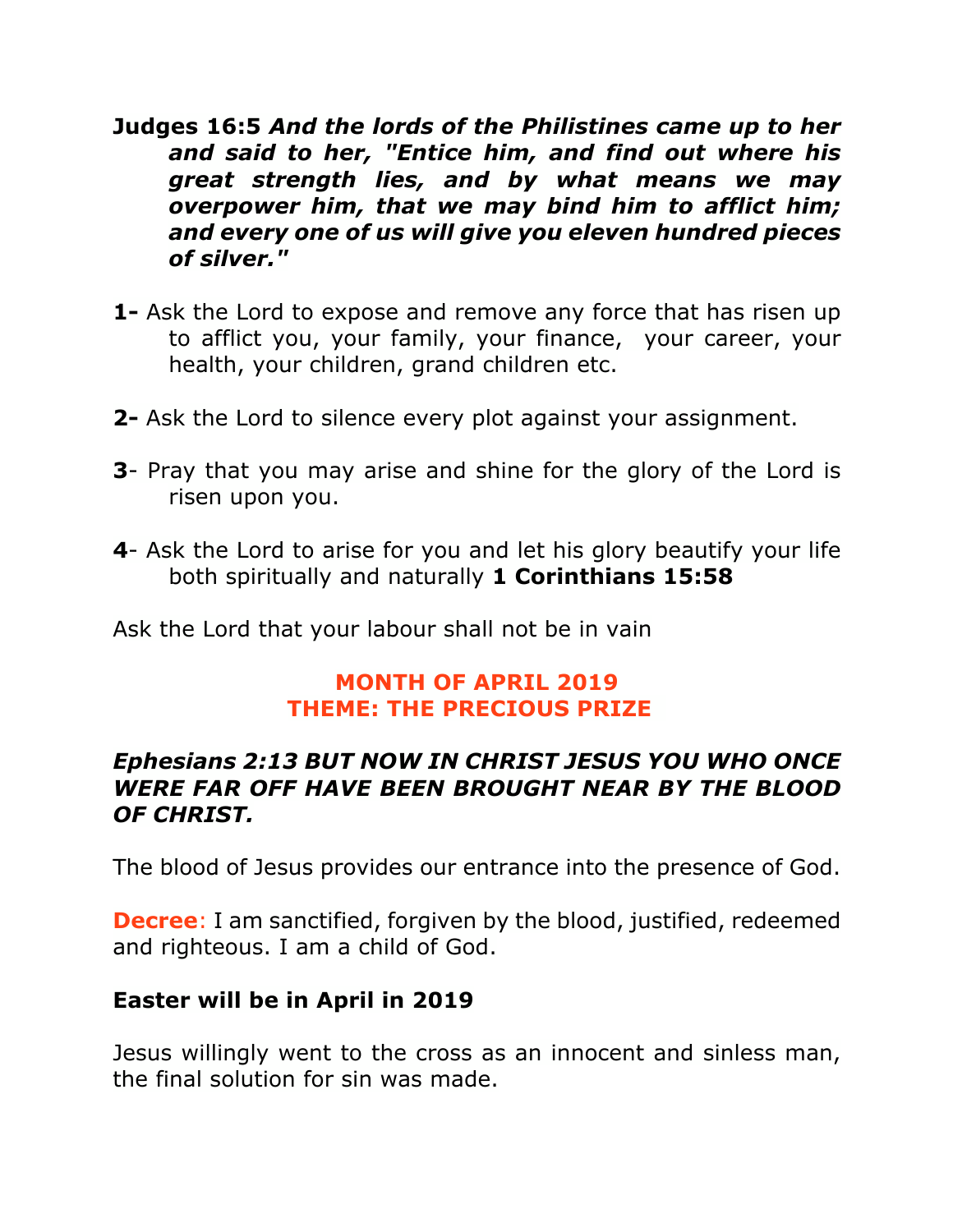## **Romans 5:8-9,** *But God demonstrates His own love toward us, in that while we were still sinners, Christ died for us***.**

Much more then, having now been justified by His blood, we shall be saved from wrath through Him

#### **Prayers:**

**1**- Take a moment and thank God for the blood of Jesus and for the sacrifice that was made on Calvary's cross and for giving us access to his presence.

- Thank Him for saving us from wrath

**2**- let every curse responsible for any negative condition I have had over the years be broken now by the blood of Jesus

-Jesus defeated death therefore let heaven tear apart any negative tag upon my life, my destiny, properties etc

## **3**- **Hebrews 12:24 (NKJV)** *TO JESUS THE MEDIATOR OF THE NEW COVENANT, AND TO THE BLOOD OF SPRINKLING THAT SPEAKS BETTER THINGS THAN THAT OF ABEL.*

Just like in DNA tests where blood can speak of heritage, so too does the blood of Jesus speak of your spiritual heritage and of your future.

# **Prayers:**

-Ask the blood of Jesus to speak for his Church, for you and for your family

**4**- Pray for every important interview or meeting you will be attending in the year 2019 that the blood of the lamb that was slain will speak for you,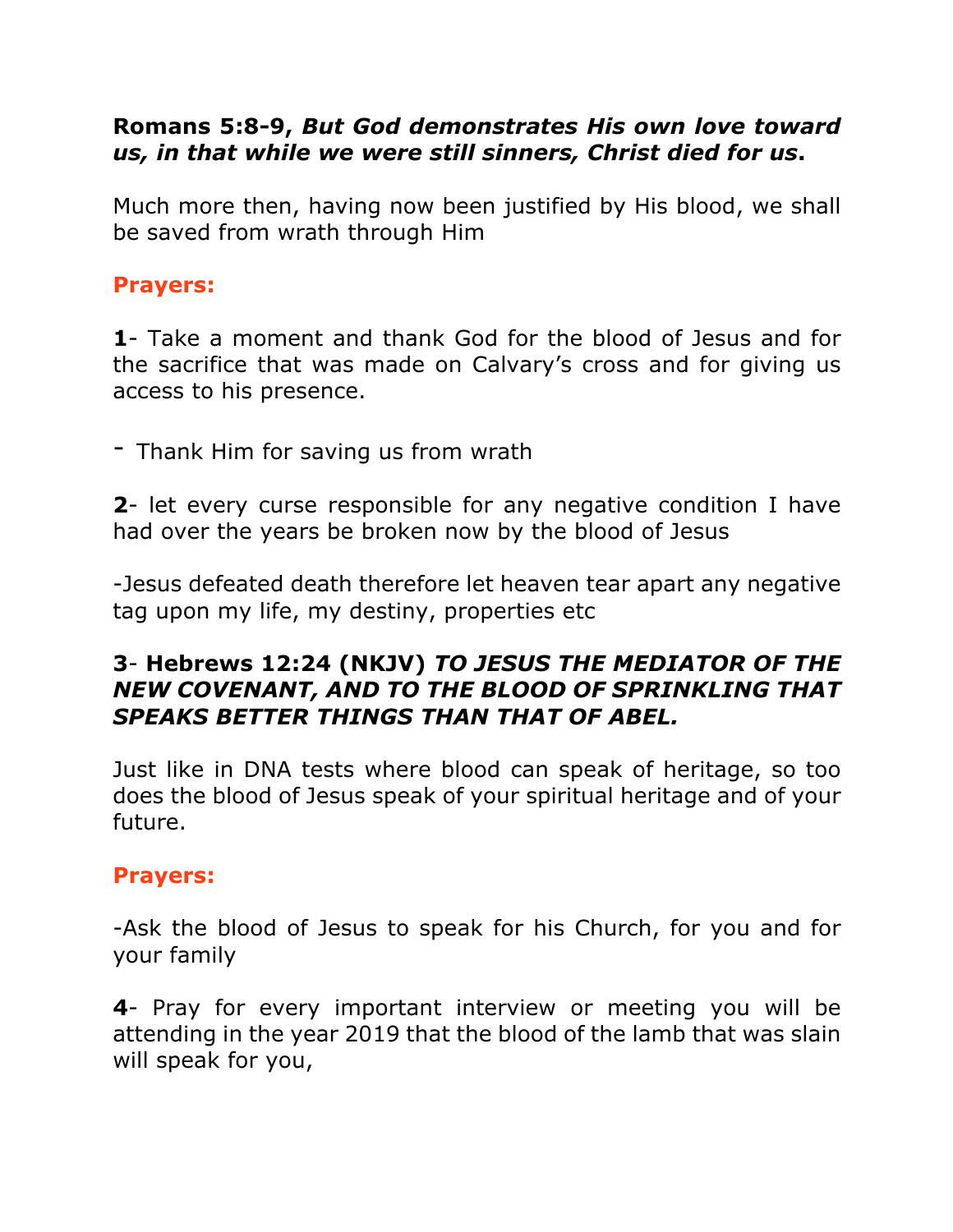-Let the blood of Jesus silence every evil minded colleague, false friends or relatives

-Plead the blood of Jesus over your life and nullify every accusation that might be preparing itself against you in the year 2019

#### **MONTH OF MAY 2019 THEME: TRIUMPH IN CHRIST**

### **2 Corinthians 2:14** *Now thanks be to God who always leads us in triumph in Christ, and through us diffuses the fragrance of His knowledge in every place.*

The human race was never meant for defeat. **Genesis 1:26-28** God's intention in creating man was that man should be master over all creation.

But Satan entered the scene, deceived mankind and introduced defeat to God's people.

But God destroyed his plans by sending Jesus

**Galatians 4:4-5** "*But when the fullness of the time was come, God sent forth His Son, made of a woman, made under the law, To redeem them that were under the law, that we might receive the adoption of sons."*

# **Prayers: "God...always causes us to triumph in Christ"**

There can be no winner without a fight, the fact that God always causes us to triumph tells us that there is still a fight awaiting us. Pray like someone who is serious and wants to triumph

**1**- Jesus triumphed over death therefore I shall triumph over every dead situation in my life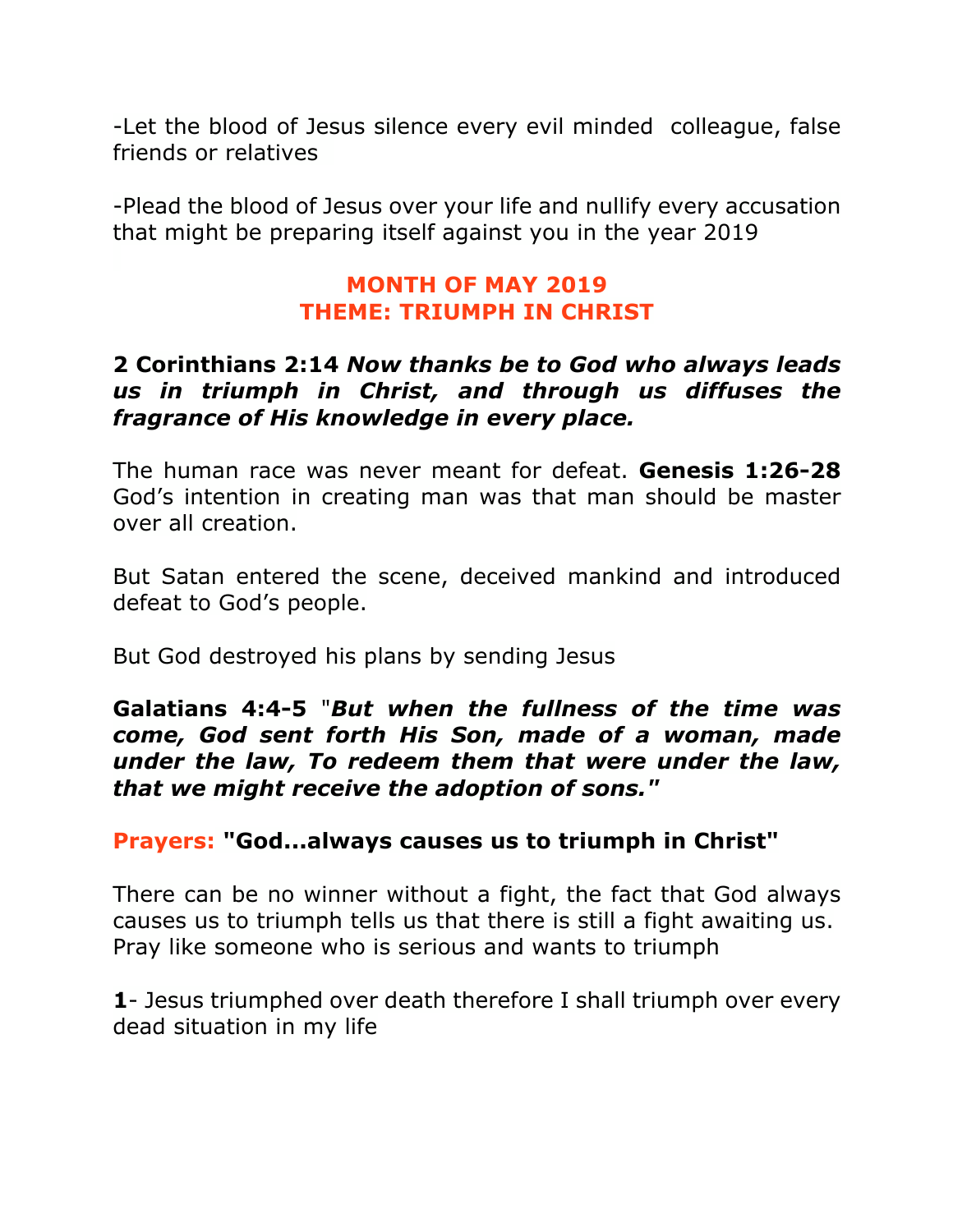**2**- He came so that we may triumph over self and Sin, we need to triumph over these 2 strongholds then we can triumph over other things so pray for grace to triumph over them.

Triumph over Sickness, failure and temptation, in the year 2019 I will reposition myself to triumph

**3**- My time to triumph has come so I will triumph over the plans of the enemy,

In my career I will triumph, I will triumph over spiritual laziness

**4**- Pray against accusers of brethren, those that will remind you of your past failures, pray against Persecutors of the church of God, pray that Pastors and their families will triumph

## **Decrees**

**5**- I receive amazing grace to triumph over satan in the year 2019

**6**- My family shall triumph, my business shall triumph and all that concerns me shall triumph

**7**- Fountain of Life Church shall triumph and expand

### **MONTH OF JUNE 2019 THEME: REWARD**

# **Ask God To Send You The Reward Of Your Labor**

God loves to reward people but unfortunately, Christians are usually too religious to ask him, so we miss out due false humility, eg- they say "I did it unto God" yes you did but today God wants you to ask and you will receive

### **Prayers:**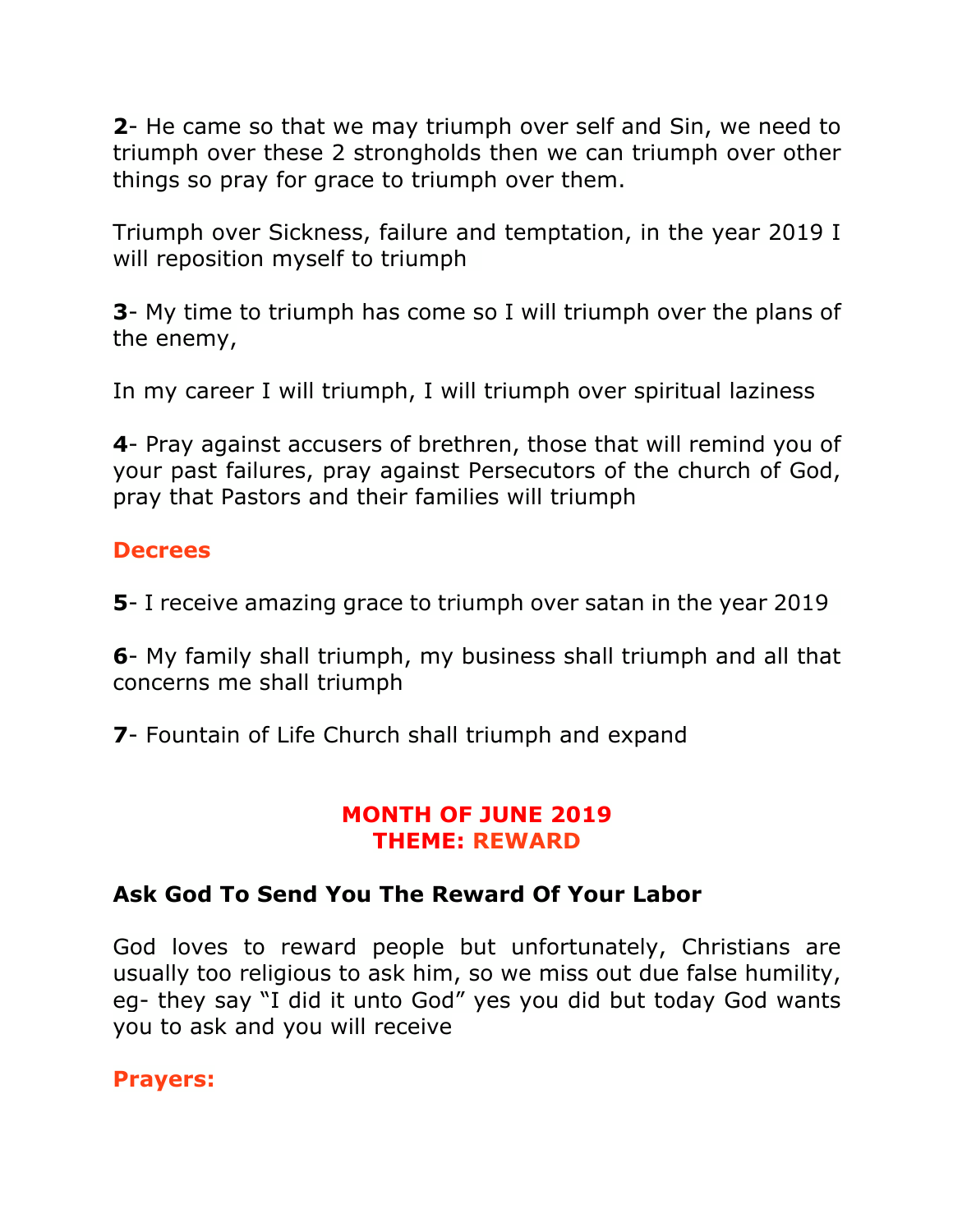### **Hebrews 6:10** *For God is not unjust to forget your work and labor of love which you have shown toward His name, in that you have ministered to the saints, and do minister"*

**1**- Ask the Lord to reward you for your seed in offering, tithe, services to his kingdom and to his people

#### **1 Timothy 1:8** *For the Scripture says,'You shall not muzzle an ox while it treads out the grain ,'and, 'The labourer is worth of his wages'"*

**2**- Pray for abundance of your reward ask the Lord for your wages'

Pray boldly and remind the Lord of the some of the things you have done for your friends, family, extra work you have done in your company, the times you have spent ministering to people, hours spent doing the things of God, ask him to reward you in 2019

**3**- watching your rewards go to someone else can be painful, so pray and say it's enough. No more shall I be robbed of my reward

**4**- He has promised that, in the end-time there will be outpouring of the Holy Spirit, ask him for this out pouring as a reward.

He will restore the years that the locusts have eaten, Ask him to restore every good thing back to you

**5**- Ask for an overflow of spiritual gifts as your reward in the year 2019

## **MONTH OF JULY 2019 THEME: GREAT HARVEST**

**Matthew 9:38 "***Therefore pray the Lord of the harvest to send out labourers into His harvest."* **Prayer Points:**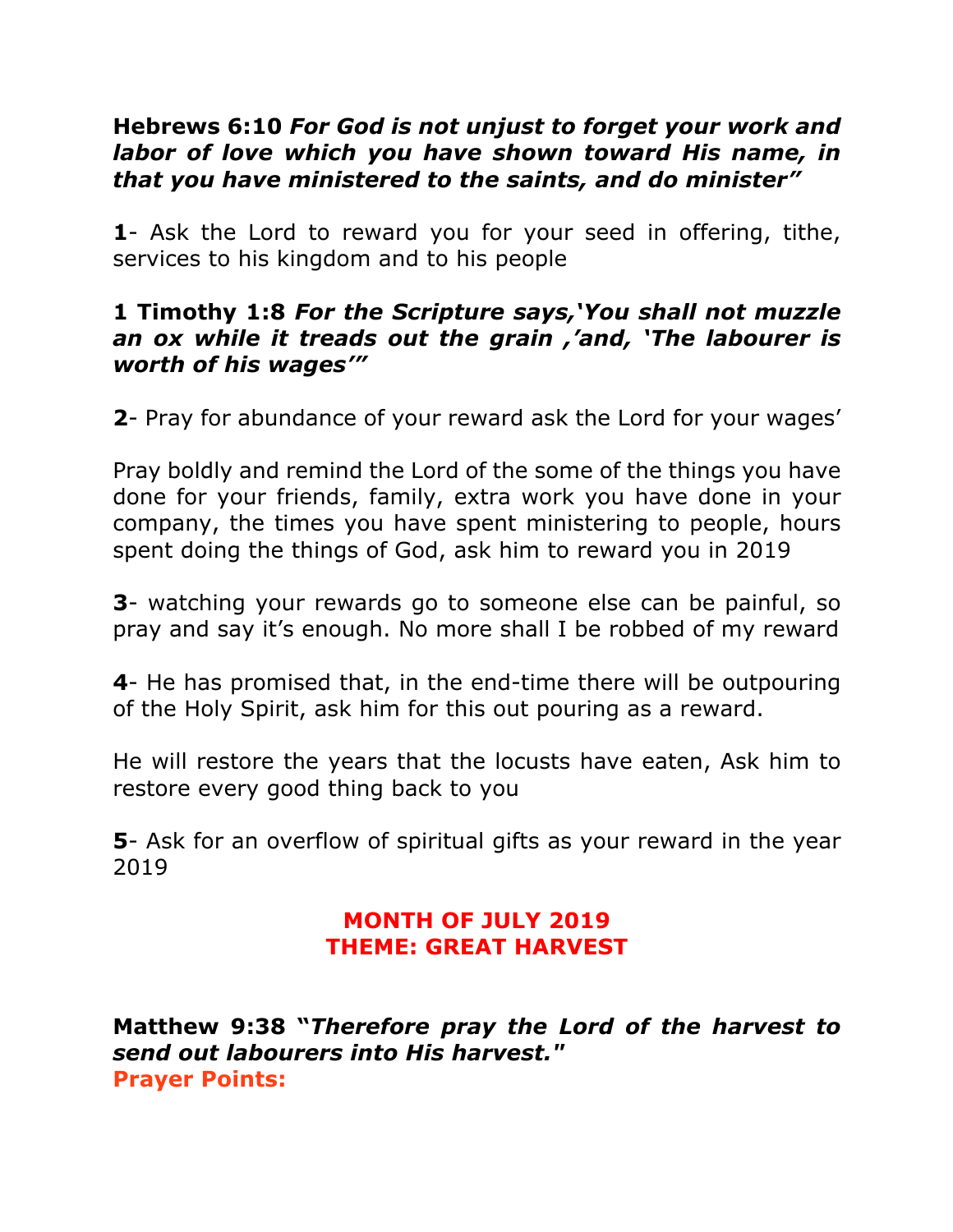- Pray for the harvest of souls
- Pray for committed harvesters
- pray for souls in the nations in Red deer who don't know Jesus, who don't have places of worship

### **2 Corinthians 9:10** *Now may He who supplies seed to the sower, and bread for food, supply and multiply the seed you have sown and increase the fruits of your righteousness,*

# **Prayers:**

- Thank God for every seed he is going provide for you in 2019, thank him for his word the bread of life freely given
- Use your wallet as point of contact, lifting it up before Jehovah Jireh proclaim increase upon your finance
- Come against any form of seed sowing without reaping
- Come against reaping but not enjoying the fruits of your labour
- Resist the harvest wasters in your life family and business
- Pray for new business strategies, ideas and wisdom to bring in the harvest
- Pray for supernatural breakthroughs in all your business proposals & ideas

- Resist every spirit of doubt, fear, anxiety and discouragement in the name of Jesus.

- Ask God to multiply your streams of income in Jesus name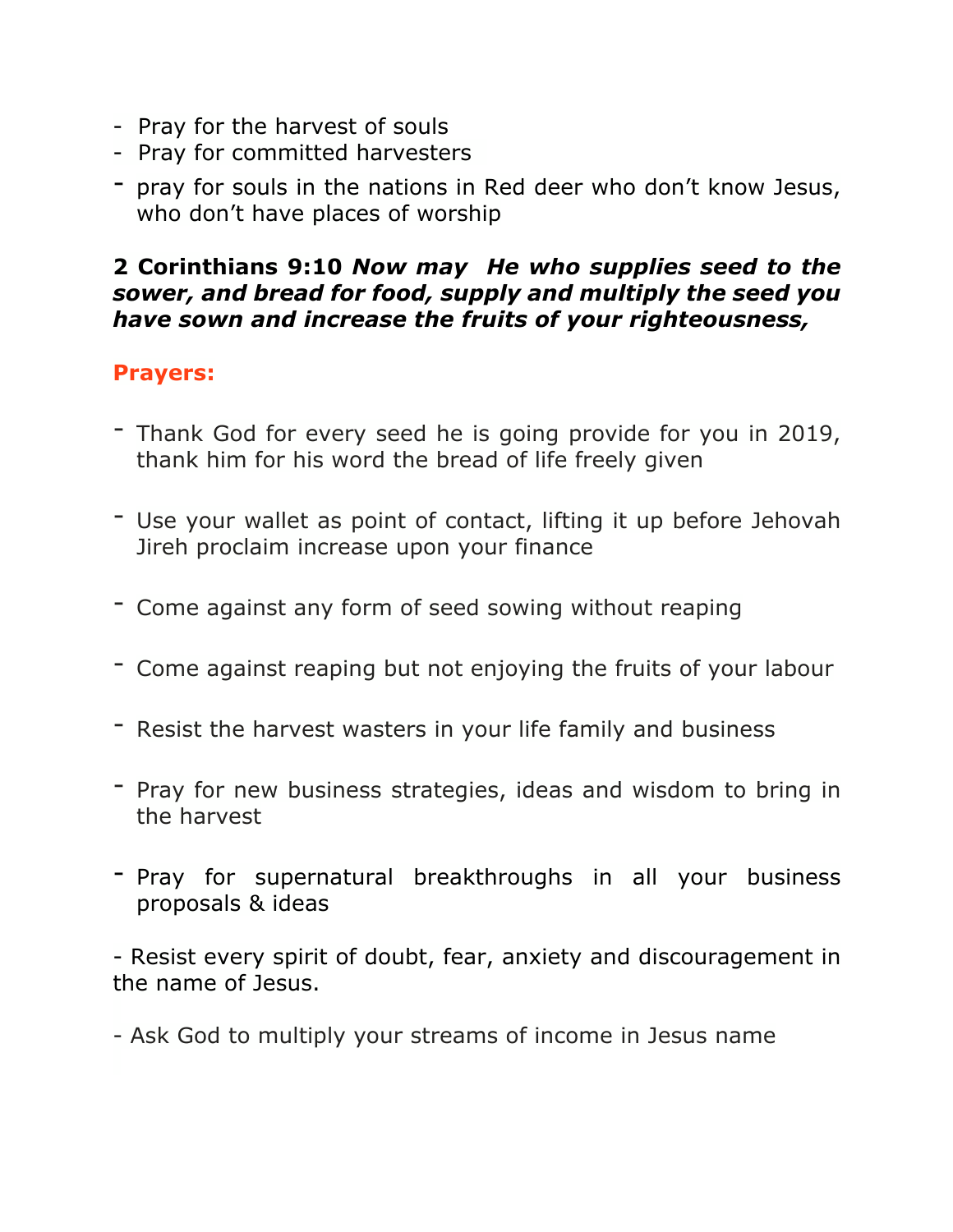# **Psalm 85:12** *"Indeed, the LORD will give what is good, and our land will yield its produce" (increase)*

# **Prayer:**

Speak blessings over the land call it blessed. Speak to the land and command it to yield increase for you

### **Ecclesiastes 11:3** *If the clouds are full of rain, They empty themselves upon the earth; And if a tree falls to the south or the north, In the place where the tree falls, there it shall lie.*

The Lord has promised us a great harvest; the clouds are full of rain and about to empty themselves over the earth

- Now start making declarations and decrees to claim your harvest. Any demon set up, to frustrate our harvest shall be frustrated in Jesus name. We cover our great harvest by the blood of Jesus.

# **MONTH OF AUGUST 2019 THEME: NO MORE LIMITATIONS**

**Psalm 92:12-15** *The righteous shall flourish like a palm tree, He shall grow like a cedar in Lebanon. Those who are planted in the house of the Lord Shall flourish in the courts of our God. They shall still bear fruit in old age; They shall be fresh and flourishing, To declare that the Lord is upright; He is my rock, and there is no unrighteousness in Him.*

# **Prayers:**

- Lord I repent from not reading or acting upon your word
- I Repent from meditating upon lies and deception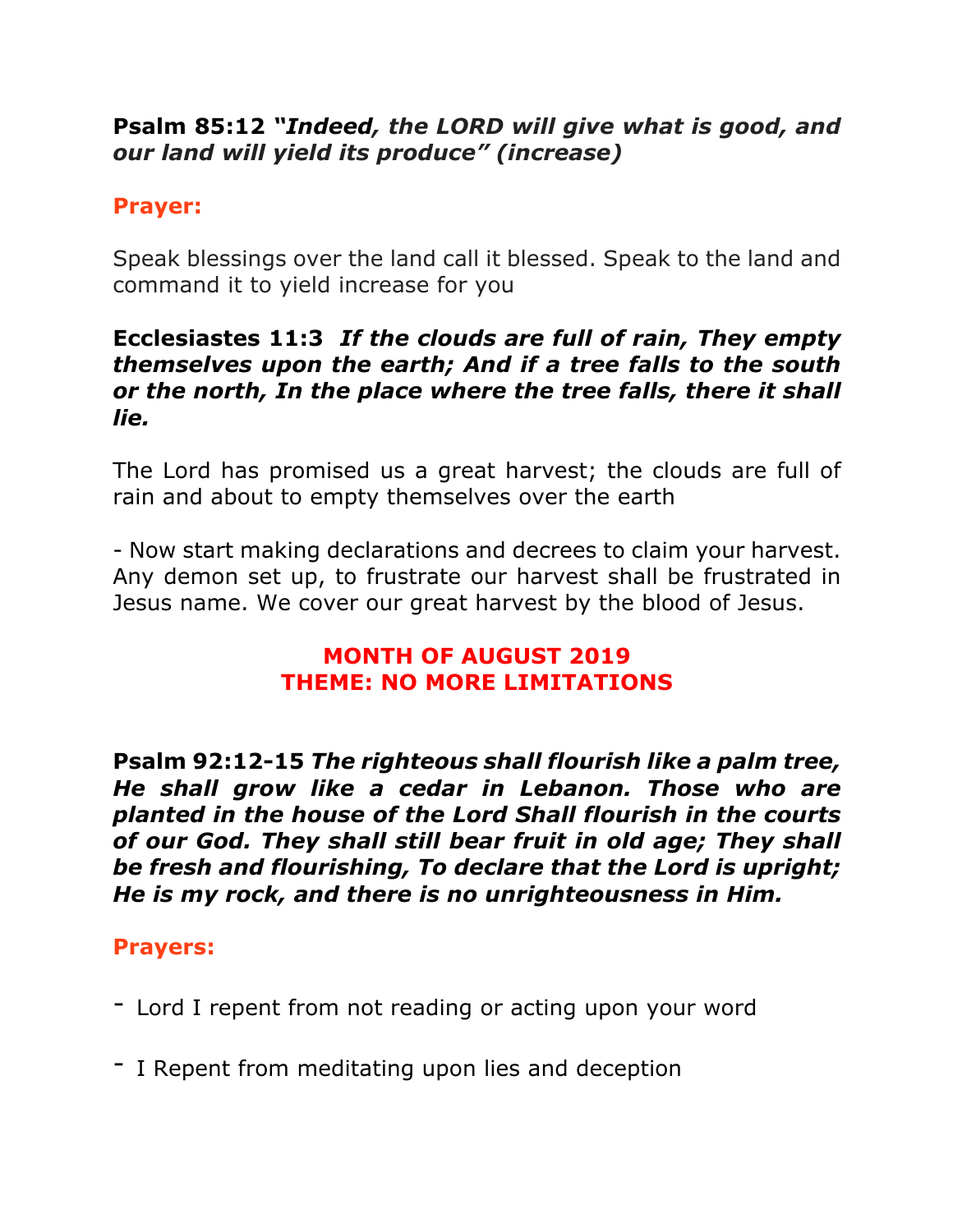- I Repent from trusting my own ways and strength

# **Decrees:**

- I enter into the fullness of God, therefore I shall flourish, no more limitations
- I am planted in the house of the Lord therefore no more limitations
- I refuse to live below my divine standard and destiny
- I take authority over every demon of limitation
- I speak divine resurrection over my God given dreams and visions
- I shut every door of delay and limitation upon my destiny in Jesus name
- -
- Let me enter every door the Lord has opened for me
- I shall no longer go round the circle of retardation and delay
- Let there be a manifestation of every God Given opportunity
- I shall not be limited by health challenges
- I shall grow in revelation, wisdom and understanding in the name of Jesus

### **MONTH OF SEPTEMBER 2019 THEME: AMAZING GRACE**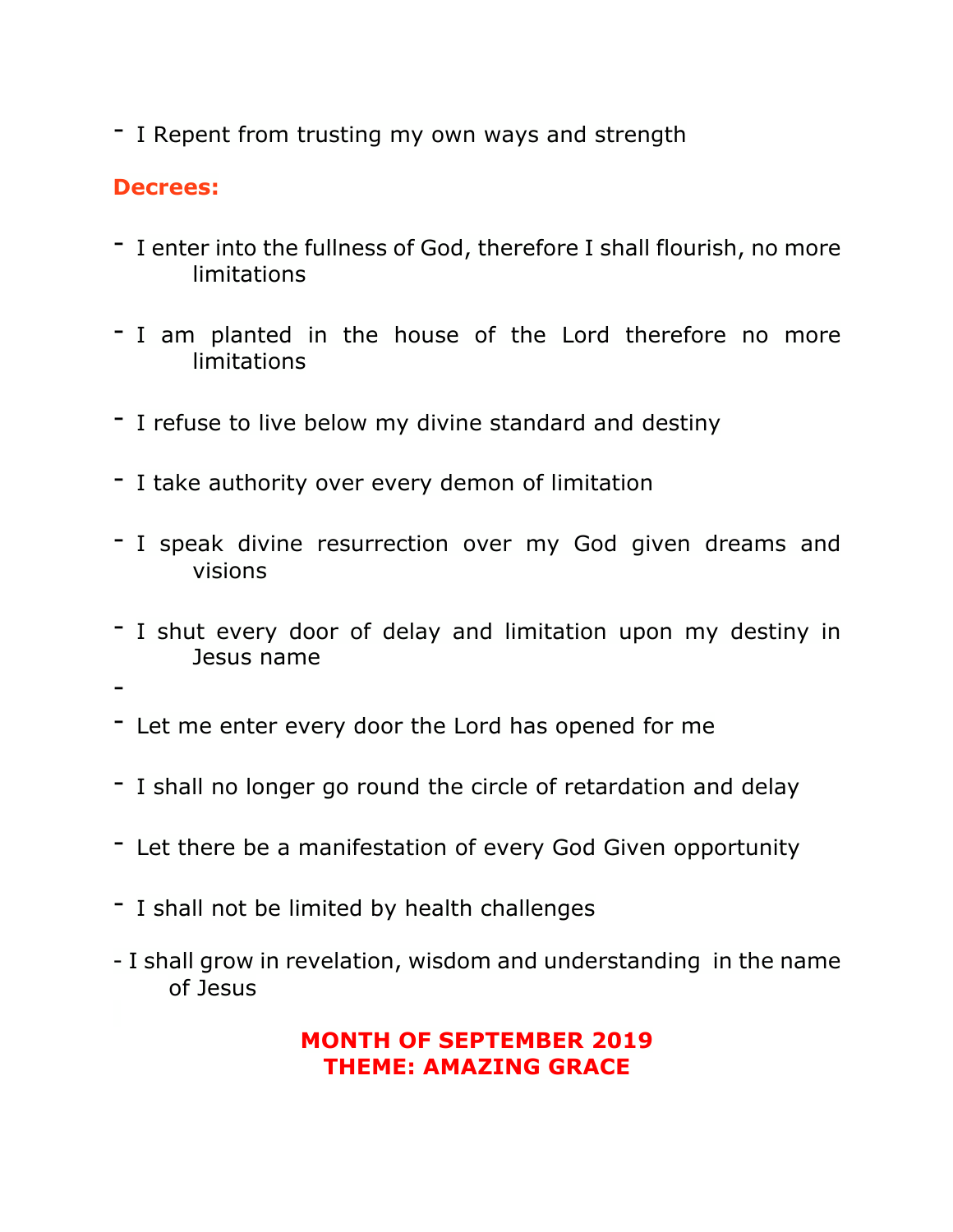**Romans 3:23-24 for all have sinned and fall short of the glory of God, being justified freely by His grace through the redemption that is in Christ Jesus, Prayers:**

Thank God for the grace of redemption, thank God for the precious blood shed on the cross for our sins

**Esther 9:1** *Now in the twelfth month, that is, the month of Adar, on the thirteenth day, the time came for the king's command and his decree to be executed. On the day that the enemies of the Jews had hoped to overpower them, the opposite occurred, in that the Jews themselves overpowered those who hated them.*

### **Prayers:**

**Let** the amazing grace of God overpower those who hate us, I Jesus name.

**Let** the amazing grace of God give me a voice over important decisions that concern my family, nation, and business etc, in Jesus name.

#### **Genesis 12:20** *So Pharaoh commanded his men concerning him; and they sent him away, with his wife and all that he had.*

Let the same grace of God that made up for Abraham's errors make up for my errors in Jesus name*.*

### **MONTH OF OCTOBER 2019 THEME: ABUNDANCE**

**2 Corinthians 9:8** *And God is able to make all Grace abound toward you, that you, always having all sufficiency in all things, May have an abundance for every good work*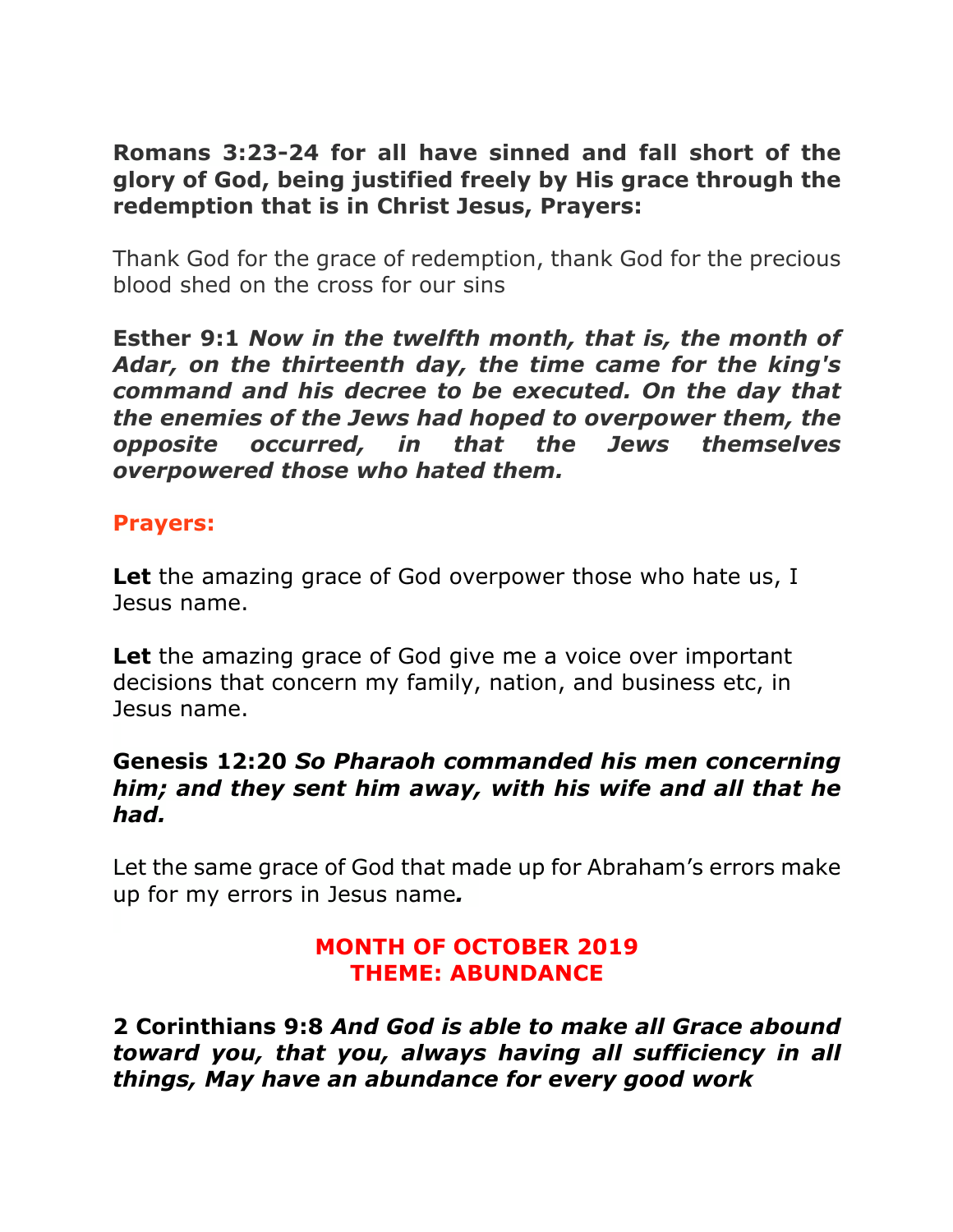**Psalm 112 1-3** *Praise the Lord! Blessed is* **the man** *who* **fears the Lord,** *Who* **delights greatly in His commandments. His descendants will be mighty on earth; The generation of the upright will be blessed. Wealth and riches** *will be* **in his house, And his righteousness endures forever.**

## **Prayer:**

Lord I fear you and delight in your word therefore I am blessed from generation to generation, wealth and riches shall continue to abound in my house in Jesus name. Let righteousness and mercy endure forever and ever and let my descendants be mighty and blessed according to your word Amen.

## **Proverbs 16:3** *Commit your works to the Lord, And your thoughts will be established.*

- Father God I fully commit my plans into your hands and I believe you will help me to establish them.

- Lord, open my eyes to recognize all of the untapped potentials you've blessed me with in the name of Jesus

#### **Daniel 6:3** *Then this Daniel distinguished himself above the governors and satraps, because an excellent spirit was in him; and the king gave thought to setting him over the whole realm.*

- Lord, give me a spirit of excellence so that I can arise in my calling and glorify your name, Holy Spirit help me mature and grow abundantly in excellence in Jesus name

### **Ephesians 3:20** *Now to Him who is able to do exceedingly abundantly above all that we ask or think, according to the power that works in us***,**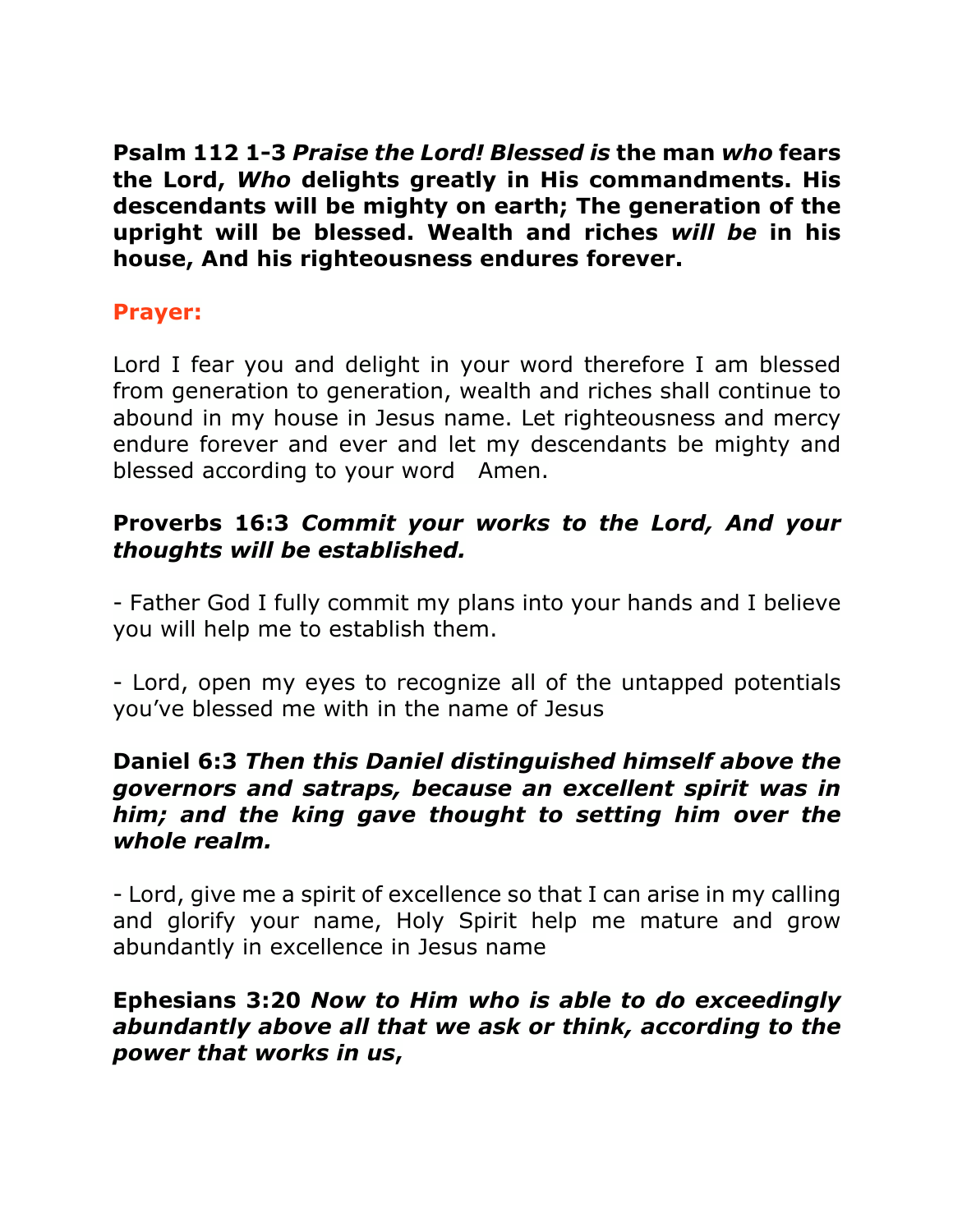- Lord, grant me the grace to do beyond what I think, ask or imagine in Jesus name.

**Isaiah 61:7** *Instead of your shame you shall have double honour, And instead of confusion they shall rejoice in their portion. Therefore in their land they shall possess double; Everlasting joy shall be theirs.*

#### **MONTH OF NOVEMBER 2019 THEME: RESTORATION OF ALL THINGS**

Thank You Holy Spirit for the revelation and knowledge of the Word about restoration, so Father let every revelation I have lost, be fully restored to me in Jesus name.

I receive the spirit of revelation, spirit of wisdom and knowledge of the word in Jesus name

With great faith I recover all my inheritance and blessings that the enemy has stolen as a result of doubt, fear or procrastination in Jesus name.

Establish me in my finance, career, studies, and projects and restore my lost dreams and visions.

# *Health:*

#### **Jeremiah 33:6** *Nevertheless, I will bring health and healing to it; I will heal my people and will let them enjoy abundant peace and security."*

*Lord restore vigour and strength to my system and let me enjoy peace and security at work, in my marriage in my business and in my home in Jesus name*

**Psalm 107: 19-21** *"Then they cried to the LORD in their trouble, and he saved them from their distress. He sent out his word and healed them; he rescued them from the grave.*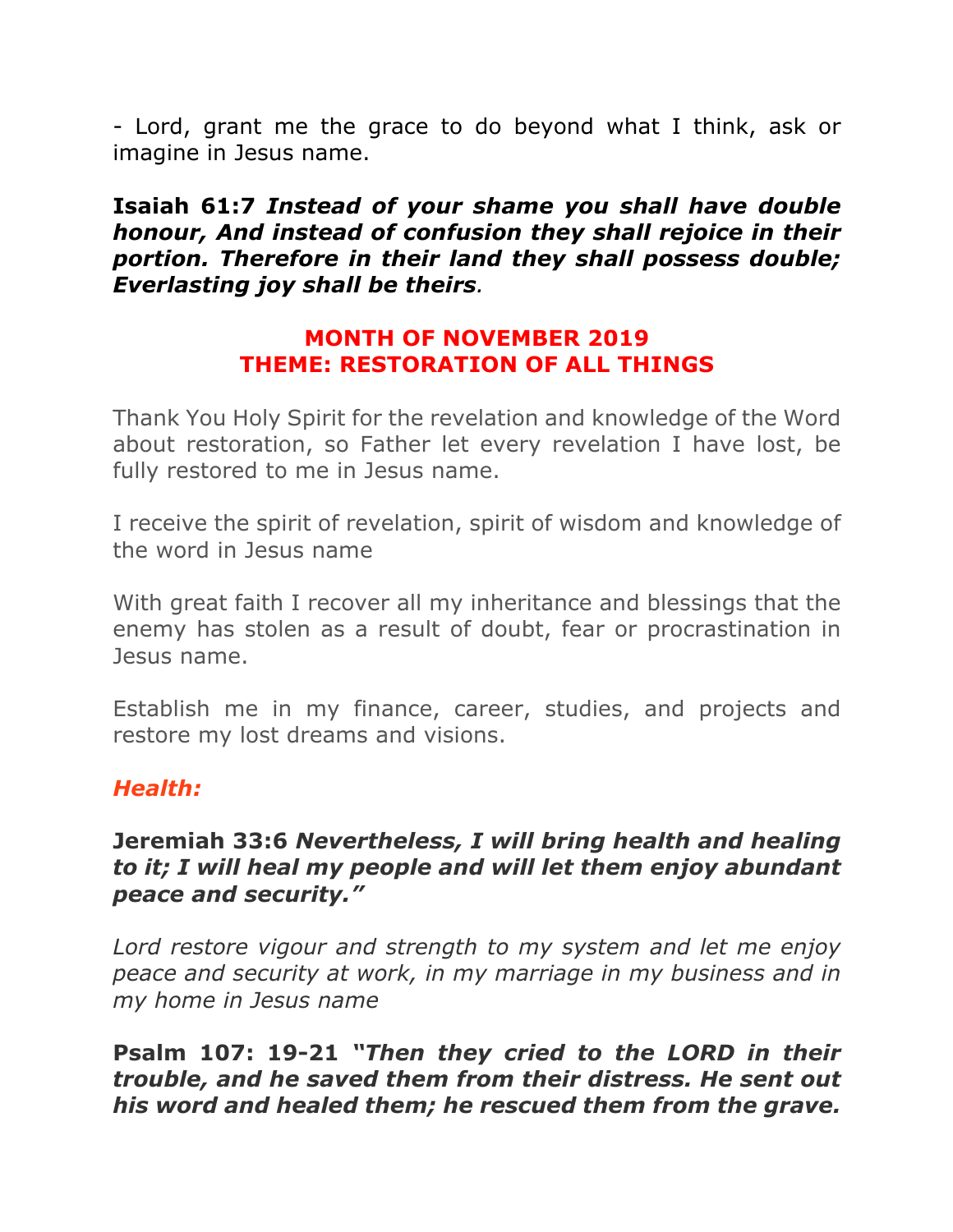## *Let them give thanks to the LORD for his unfailing love and his wonderful deeds for mankind." ~*

*When any part of you gets sick everything around you suffers too, therefore spend some time giving God thanks for every organ in your body is covered by the blood of Jesus. Thank him for rescuing you and your house hold from all sorts of diseases in the year 2019*

*Pray for a sound mind, body, Spirit and Soul*

### **Isaiah 41:10** *"But I will restore you to health and heal your wounds,' declares the LORD"*

Lord may Your healing power be made real through me, use me to heal the sick and raise the dead by the finished work on the cross, heal every wounded soul in my family, heal my godly relationships and take all the glory in Jesus name.

#### **MONTH OF DECEMBER 2019 THEME: THE FULLNESS OF GOD**

#### **Ephesians 3:19** *"to know the love of Christ which passes knowledge; that you may be filled with all the fullness of God"*

# **Prayers:**

- Lord fill us with your love and with your spirit in greater measures, we are filled with expectations of the fullness of your presence in our lives and in all we do in Jesus name.
- I command new doors to be opened to me for the fullness of God in Jesus name

# **Job 5:19** *He shall deliver you in six troubles, Yes, in seven no evil shall touch you*